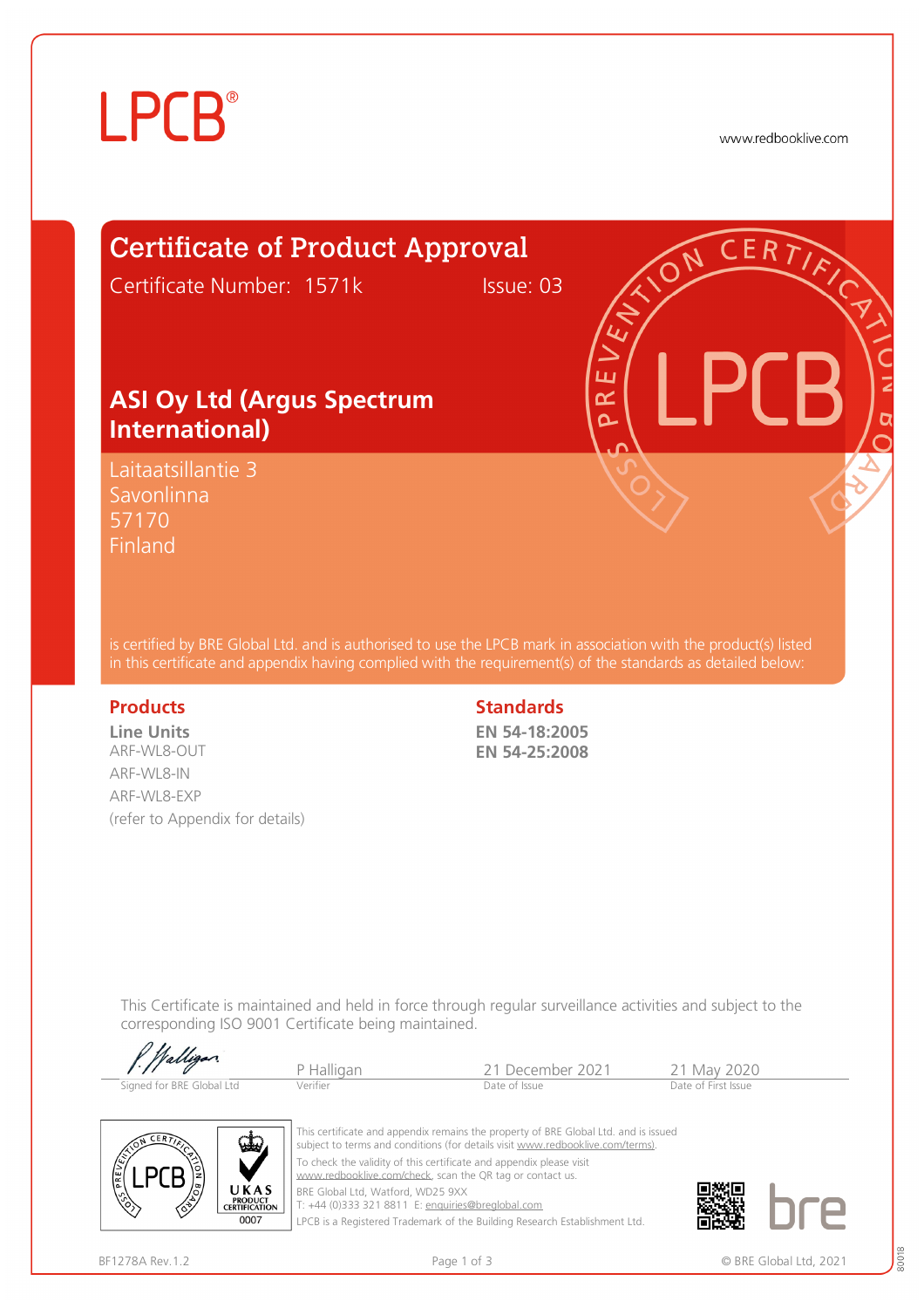# **LPCB**®

# Appendix to Certificate No: 1571k Issue: 03

### **ASI Oy Ltd (Argus Spectrum International)**

| Certified<br>Product | <b>Description</b>                                                                                                                                                | <b>LPCB</b><br>Ref.No. |
|----------------------|-------------------------------------------------------------------------------------------------------------------------------------------------------------------|------------------------|
| ARF-WL8-EXP          | Wireless Expander Module                                                                                                                                          | 1571k/01               |
| ARF-WL8-IN           | Wireless Single Input Module<br>Note:<br>1. The device must be used with the following batteries only:<br>- Primary $-$ CR123A (3V)<br>- Secondary - CR2032 (3V)  | 1571k/02               |
| ARF-WL8-<br>OUT      | Wireless Single Output Module<br>Note:<br>1. The device must be used with the following batteries only:<br>- Primary $-$ CR123A (3V)<br>- Secondary - CR123A (3V) | 1571k/03               |

This Certificate is maintained and held in force through regular surveillance activities and subject to the corresponding ISO 9001 Certificate being maintained.

| P. Walligan               | P Halligan | 21 December 2021                                                                                                                                                     | 21 May 2020         |  |
|---------------------------|------------|----------------------------------------------------------------------------------------------------------------------------------------------------------------------|---------------------|--|
| Signed for BRE Global Ltd | Verifier   | Date of Issue                                                                                                                                                        | Date of First Issue |  |
| GD.                       |            | This certificate and appendix remains the property of BRE Global Ltd. and is issued<br>subject to terms and conditions (for details visit www.redbooklive.com/terms) |                     |  |



subject to terms and conditions (for details visit [www.redbooklive.com/terms\)](http://www.redbooklive.com/terms)). To check the validity of this certificate and appendix please visit [www.redbooklive.com/check](http://www.redbooklive.com/check), scan the QR tag or contact us.

BRE Global Ltd, Watford, WD25 9XX

T: +44 (0)333 321 8811 E: [enquiries@breglobal.com](mailto:enquiries@breglobal.com)

LPCB is a Registered Trademark of the Building Research Establishment Ltd.

80018